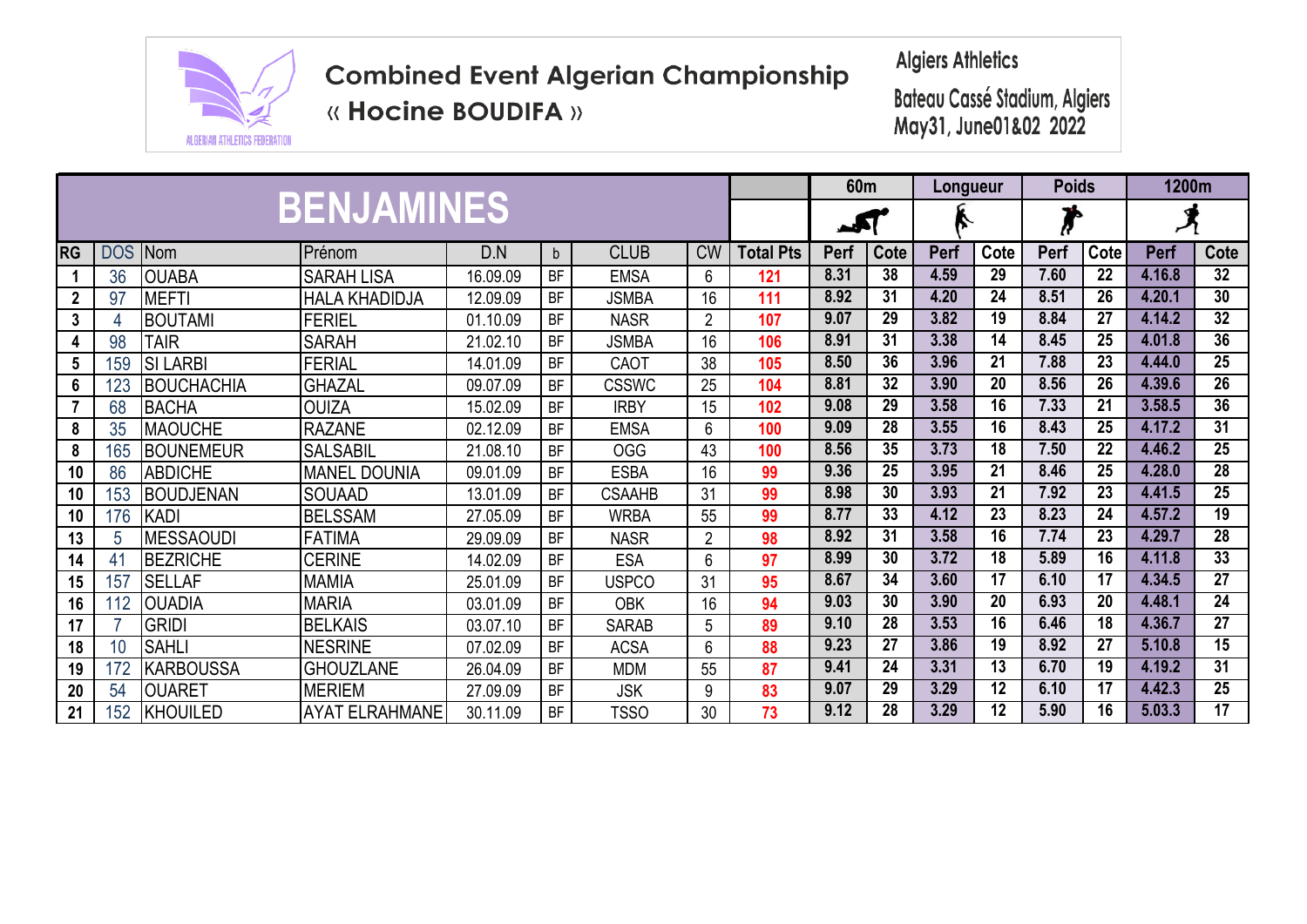

**Algiers Athletics** 

**« Hocine BOUDIFA »** 

|    |         |                         |                          | 60 <sub>m</sub> |              |                 | Longueur       | <b>Poids</b>     |      | 1200m           |      |                 |       |                 |        |                 |
|----|---------|-------------------------|--------------------------|-----------------|--------------|-----------------|----------------|------------------|------|-----------------|------|-----------------|-------|-----------------|--------|-----------------|
|    |         | <b>BENJAMINS</b>        |                          | الحمد           |              | ∼               |                | ъ                |      |                 |      |                 |       |                 |        |                 |
| RG | Dos Nom |                         | Prénom                   | D.N             | $\mathsf{b}$ | Club            |                | <b>Total Pts</b> | Perf | Cote            | Perf | Cote            | Perf  | Cote            | Perf   | Cote            |
|    | 99      | LOUNI                   | <b>ADEM</b>              | 16/04/2009      | <b>BG</b>    | <b>JSMBA</b>    | 16             | 128              | 7.92 | 35              | 5.32 | $\overline{36}$ | 10.83 | $\overline{32}$ | 4.01.4 | $\overline{25}$ |
|    |         | 130 BECHARA             | <b>IBRAHIM</b>           | 27/03/2009      | <b>BG</b>    | <b>MAC</b>      | 25             | 122              | 8.02 | 34              | 4.92 | 30              | 9.62  | 26              | 3.38.7 | 32              |
|    |         | 115 AISSAOUI            | <b>YOUNES</b>            | 07/01/2009      | <b>BG</b>    | <b>ROC</b>      | 16             | 121              | 7.94 | 34              | 4.90 | 30              | 9.49  | 24              | 3.37.5 | 33              |
|    | 121     | <b>INOUARI</b>          | <b>ILIES</b>             | 17/01/2009      | <b>BG</b>    | <b>CSSY</b>     | 22             | 118              | 7.85 | 36              | 5.10 | 33              | 8.56  | $\overline{21}$ | 3.48.7 | $\overline{28}$ |
|    | 161     | <b>HANNANA</b>          | ABDELLAH                 | 06/02/2009      | <b>BG</b>    | CSOL            | 39             | 110              | 8.41 | 29              | 5.08 | 32              | 8.68  | 21              | 3.49.9 | $\overline{28}$ |
|    |         | <b>BOUTARFA</b>         | ADEM                     | 08/11/2009      | <b>BG</b>    | CAAC            | 16             | 107              | 7.78 | 38              | 4.78 | 28              | 9.81  | 27              | 4.46.3 | $\overline{14}$ |
|    |         | 137 ELGHARBI            | <b>TALHA</b>             | 14/04/2009      | BG           | EBS             | 28             | 105              | 8.67 | $\overline{26}$ | 4.81 | 29              | 8.42  | 20              | 3.43.7 | $\overline{30}$ |
|    |         | 166 BOUDJERIOU          | <b>ADEM</b>              | 30/04/2009      | <b>BG</b>    | <b>OGG</b>      | 43             | 103              | 8.34 | 29              | 4.55 | $\overline{26}$ | 7.86  | $\overline{18}$ | 3.43.9 | 30              |
| 9  |         | 173 MOKHTARA            | <b>AHMED YASSINE</b>     | 22/06/2009      | <b>BG</b>    | <b>MDM</b>      | 55             | 102              | 8.24 | 30              | 4.49 | $\overline{25}$ | 9.24  | $\overline{23}$ | 4.04.7 | $\overline{24}$ |
| 10 |         | 138 LAITAR              | <b>RAID</b>              | 21/10/2009      | <b>BG</b>    | EBS             | 28             | 101              | 8.43 | 29              | 4.83 | 29              | 7.07  | 15              | 3.47.6 | 28              |
| 10 | 131     | <b>IBENCHAREF</b>       | EITH.                    | 05/06/2009      | <b>BG</b>    | <b>MAC</b>      | 25             | 101              | 8.48 | $\overline{28}$ | 4.65 | $\overline{27}$ | 9.62  | $\overline{26}$ | 4.14.7 | $\overline{20}$ |
| 12 |         | <b>120 MERY</b>         | <b>LOUEI HACEN</b>       | 12/01/2009      | <b>BG</b>    | <b>CSSY</b>     | 22             | 100              | 8.21 | 31              | 4.56 | 26              | 7.13  | 15              | 3.49.5 | $\overline{28}$ |
| 13 |         | <b>100 TAIR</b>         | YANIS                    | 21/02/2010      | <b>BG</b>    | <b>JSMBA</b>    | 16             | 97               | 8.49 | 28              | 4.56 | 26              | 6.95  | 15              | 3.49.9 | $\overline{28}$ |
| 14 | 75      | <b>BOUZID</b>           | <b>YASSER RIAD</b>       | 05/04/2009      | <b>BG</b>    | <b>CNN</b>      | 16             | 96               | 8.51 | 28              | 4.19 | 20              | 6.79  | 14              | 3.35.2 | $\overline{34}$ |
| 15 |         | 170 BIDAOUI             | <b>NABIL</b>             | 09/04/2009      | <b>BG</b>    | Amel BOR        | 48             | 95               | 8.71 | 26              | 4.35 | $\overline{24}$ | 7.41  | $\overline{16}$ | 3.47.0 | 29              |
| 15 | 114     | <b>BENAMER BELKACEM</b> | <b>HAKIM</b>             | 15/02/2009      | <b>BG</b>    | <b>OFAC</b>     | 16             | 95               | 8.69 | 26              | 4.54 | $\overline{26}$ | 7.65  | 17              | 3.57.1 | 26              |
|    | 3       | <b>IBELGHANEM</b>       | <b>MOHAMED</b>           | 18/01/2009      | <b>BG</b>    | <b>JSB</b>      | $\overline{2}$ | 94               | 8.98 | $\overline{23}$ | 4.28 | $\overline{22}$ | 7.70  | $\overline{17}$ | 3.39.9 | 32              |
| 18 | 151     | <b>HELLALI</b>          | <b>ABDELFATEH</b>        | 18/09/2009      | <b>BG</b>    | <b>NAK</b>      | 30             | 92               | 8.48 | $\overline{28}$ | 4.55 | 26              | 6.54  | 13              | 3.59.0 | 25              |
| 18 | 31      | <b>OUAZENE</b>          | <b>AMYAS</b>             | 10/01/2009      | <b>BG</b>    | <b>EATask</b>   | 6              | 92               | 8.70 | $\overline{26}$ | 4.39 | $\overline{24}$ | 7.83  | 18              | 4.04.5 | $\overline{24}$ |
| 18 |         | 156 DAOUDI              | <b>HOUSSEM</b>           | 22/03/2009      | <b>BG</b>    | <b>IRCW</b>     | 31             | 92               | 8.13 | 33              | 4.50 | 26              | 6.51  | 13              | 4.13.9 | $\overline{20}$ |
| 21 | 141     | <b>FERHAOUI</b>         | <b>IBRAHIM ELKHALLII</b> | 07/02/2009      | <b>BG</b>    | CAT             | 29             | 89               | 8.78 | 25              | 4.33 | 23              | 6.47  | 13              | 3.49.8 | 28              |
| 22 |         | 119 OUARET              | <b>ABDERAHMANE</b>       | 10/09/2009      | <b>BG</b>    | AAO.AIN EL BERD | 22             | 79               | 9.00 | $\overline{23}$ | 3.75 | $\overline{15}$ | 5.79  | 11              | 3.42.7 | 30              |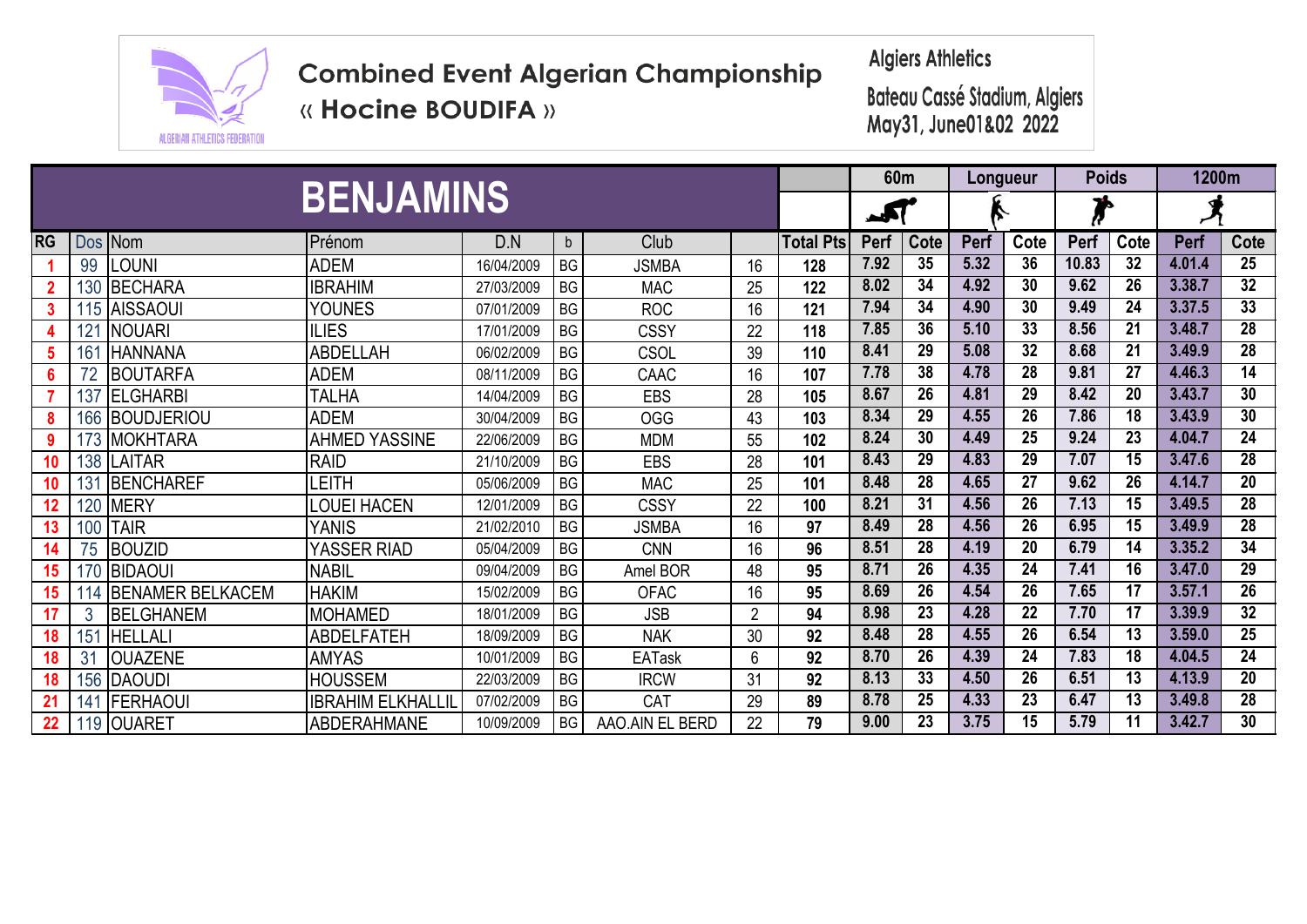

**Algiers Athletics** 

**« Hocine BOUDIFA »** 

|                 |                |                    |                       | 80m Haies  |           | Poids       |                 | Longueur        |       | <b>Hauteur</b>  |             | 1200m           |      |                 |             |      |        |                 |
|-----------------|----------------|--------------------|-----------------------|------------|-----------|-------------|-----------------|-----------------|-------|-----------------|-------------|-----------------|------|-----------------|-------------|------|--------|-----------------|
|                 |                |                    | <b>MINIMES FILLES</b> |            | ₽         |             |                 |                 |       |                 | <b>A</b>    |                 |      |                 |             |      |        |                 |
| Ord             | <b>DOS</b>     | <b>Nom</b>         | Prénom                | D.N        | <b>CW</b> | Club        |                 | Total           | Perf  | Cote            | <b>Perf</b> | Cote            | Perf | Cote            | <b>Perf</b> | Cote | Perf   | Cote            |
|                 | $8^{\circ}$    | <b>REZIK</b>       | <b>SARA YOUSRA</b>    | 30/05/2008 | <b>MF</b> | <b>CRC</b>  | 16              | 124             | 13.27 | 31              | 7.28        | 15              | 4.64 | 25              | 1.45        | 28   | 4.24.4 | 25              |
| $\overline{2}$  | 44             | <b>ZIANE</b>       | <b>NIHAD</b>          | 06/02/2007 | MF        | <b>MBB</b>  | 6               | 121             | 13.32 | 31              | 7.66        | 17              | 4.45 | 23              | 1.39        | 25   | 4.24.1 | 25              |
| 3               | 88             | TRIBECHE           | tiziri                | 25/12/2007 | <b>MF</b> | <b>ESBA</b> | 16              | 120             | 13.50 | 30              | 6.81        | 13              | 4.74 | 26              | 1.33        | 22   | 4.12.5 | 29              |
| 4               | 76             | <b>BENACHENHOU</b> | <b>FADIA YASMINE</b>  | 21/04/2007 | <b>MF</b> | <b>CNN</b>  | 16              | 109             | 13.48 | 30              | 7.18        | 14              | 4.52 | 24              | 1.33        | 22   | 4.41.8 | $\overline{19}$ |
| 4               | 8 <sub>1</sub> | <b>DJELLIT</b>     | <b>NARIMENE</b>       | 05/08/2008 | <b>MF</b> | <b>ESBA</b> | 16              | 109             | 13.49 | 30              | 6.47        | 11              | 4.40 | 23              | 1.33        | 22   | 4.28.9 | $\overline{23}$ |
| 6               | 58             | <b>MORSLI</b>      | <b>SARA</b>           | 09/04/2007 | <b>MF</b> | <b>RCA</b>  | 9               | 107             | 15.66 | 19              | 9.48        | $\overline{27}$ | 3.96 | $\overline{16}$ | 1.24        | 18   | 4.18.3 | $\overline{27}$ |
|                 | 110            | <b>ABDELLI</b>     | <b>AMINA</b>          | 29/08/2008 | <b>MF</b> | <b>NRDI</b> | 16              | 104             | 13.71 | 29              | 6.66        | 12              | 4.31 | $\overline{22}$ | 1.27        | 19   | 4.30.4 | $\overline{22}$ |
|                 | 113            | <b>MOUACI</b>      | LINA                  | 15/04/2008 | MF        | <b>OBK</b>  | 16              | 104             | 13.37 | 30              | 6.32        | 11              | 4.29 | 21              | 1.27        | 19   | 4.28.6 | $\overline{23}$ |
| 9               | -43            | <b>SELLAOUI</b>    | <b>HADIL</b>          | 25/01/2008 | <b>MF</b> | <b>MBB</b>  | 6               | 100             | 14.60 | 24              | 7.34        | 15              | 3.65 | 11              | 1.33        | 22   | 4.15.7 | $\overline{28}$ |
| 9               | 14             | <b>AROUA</b>       | <b>DYHIA</b>          | 23/07/2007 | <b>MF</b> | <b>AMCB</b> | 6               | 100             | 14.63 | 24              | 7.45        | 16              | 4.26 | 21              | 1.24        | 18   | 4.33.2 | $\overline{21}$ |
| 9               | 56             | <b>AOUADI</b>      | <b>MALAK</b>          | 07/11/2007 | <b>MF</b> | <b>MBO</b>  | 9               | 100             | 14.53 | 25              | 6.22        | 10              | 4.25 | 21              | 1.33        | 22   | 4.31.2 | $\overline{22}$ |
| 12              | 67             | IDDIR              | <b>INESS</b>          | 16/05/2008 | <b>MF</b> | CSA OAG     | 15              | 99              | 15.23 | 22              | 5.99        | 9               | 4.47 | 23              | 1.27        | 19   | 4.20.5 | 26              |
| 13              | 103            | <b>BEN OUADAH</b>  | <b>HASNAA</b>         | 28/02/2007 | <b>MF</b> | <b>NRD</b>  | 16              | $\overline{97}$ | 15.12 | 22              | 6.84        | 13              | 3.85 | 14              | 1.27        | 19   | 4.11.1 | 29              |
| 13              |                | YAHIAOUI           | <b>AMEL</b>           | 28/03/2007 | <b>MF</b> | CSSY        | $\overline{22}$ | 97              | 14.85 | 23              | 6.02        | $\overline{10}$ | 4.40 | $\overline{23}$ | 1.21        | 16   | 4.23.5 | 25              |
| 15              | 73             | <b>ZAIMA</b>       | <b>SARA</b>           | 16/11/2008 | MF        | CAAC        | 16              | 94              | 14.40 | 25              | 4.82        | 3               | 4.20 | 20              | 1.27        | 19   | 4.17.8 | $\overline{27}$ |
| 16              |                | <b>ALLOUCHE</b>    | <b>HIBA</b>           | 06/01/2008 | <b>MF</b> | <b>ASSN</b> | 16              | 90              | 17.32 | $\overline{13}$ | 4.66        | 3               | 4.44 | 23              | 1.42        | 27   | 4.26.8 | 24              |
| 17              | 15             | <b>BELFOU</b>      | <b>YASMINE</b>        | 14/06/2008 | <b>MF</b> | AMCB        | 6               | 89              | 13.32 | 31              | 7.10        | 14              | 4.23 | 20              | 1.24        | 18   | 5.23.0 | 6               |
| 18              | 104            | <b>CHAIB</b>       | <b>IKRAM</b>          | 03/12/2007 | <b>MF</b> | <b>NRD</b>  | 16              | 86              | 14.68 | 24              | 6.66        | $\overline{12}$ | 4.23 | 20              | 1.21        | 16   | 4.55.9 | 14              |
| 19              | 57             | <b>HOCEINE</b>     | <b>SIDRA</b>          | 18/01/2007 | <b>MF</b> | <b>RCA</b>  | 9               | 84              | 13.43 | 30              | 8.24        | 20              | 4.65 | 25              | <b>NM</b>   |      | 5.11.9 | 8               |
| 20              | 62             | <b>MENAA</b>       | <b>KHOULOUD</b>       | 07/04/2007 | MF        | <b>OCT</b>  | 13              | 76              | 14.18 | 26              | 6.98        | 13              | 3.97 | 9               | 1.21        | 16   | 5.00.8 | $\overline{12}$ |
| 21              | 28             | <b>OUAIL</b>       | <b>AMINA</b>          | 22/02/2008 | <b>MF</b> | <b>CSHB</b> | 6               | $\overline{75}$ | 15.84 | 18              | 6.07        | 10              | 3.82 | 13              | $1.24$      | 18   | 4.50.0 | $\overline{16}$ |
| $\overline{22}$ | 132            | <b>BOURBIA</b>     | RANIA RAZANE          | 06/03/2007 | MF        | <b>MAC</b>  | 25              | 63              | 17.76 | 11              | 6.08        | 10              | 3.51 | 10              | 1.30        | 21   | 5.03.5 | $\overline{11}$ |